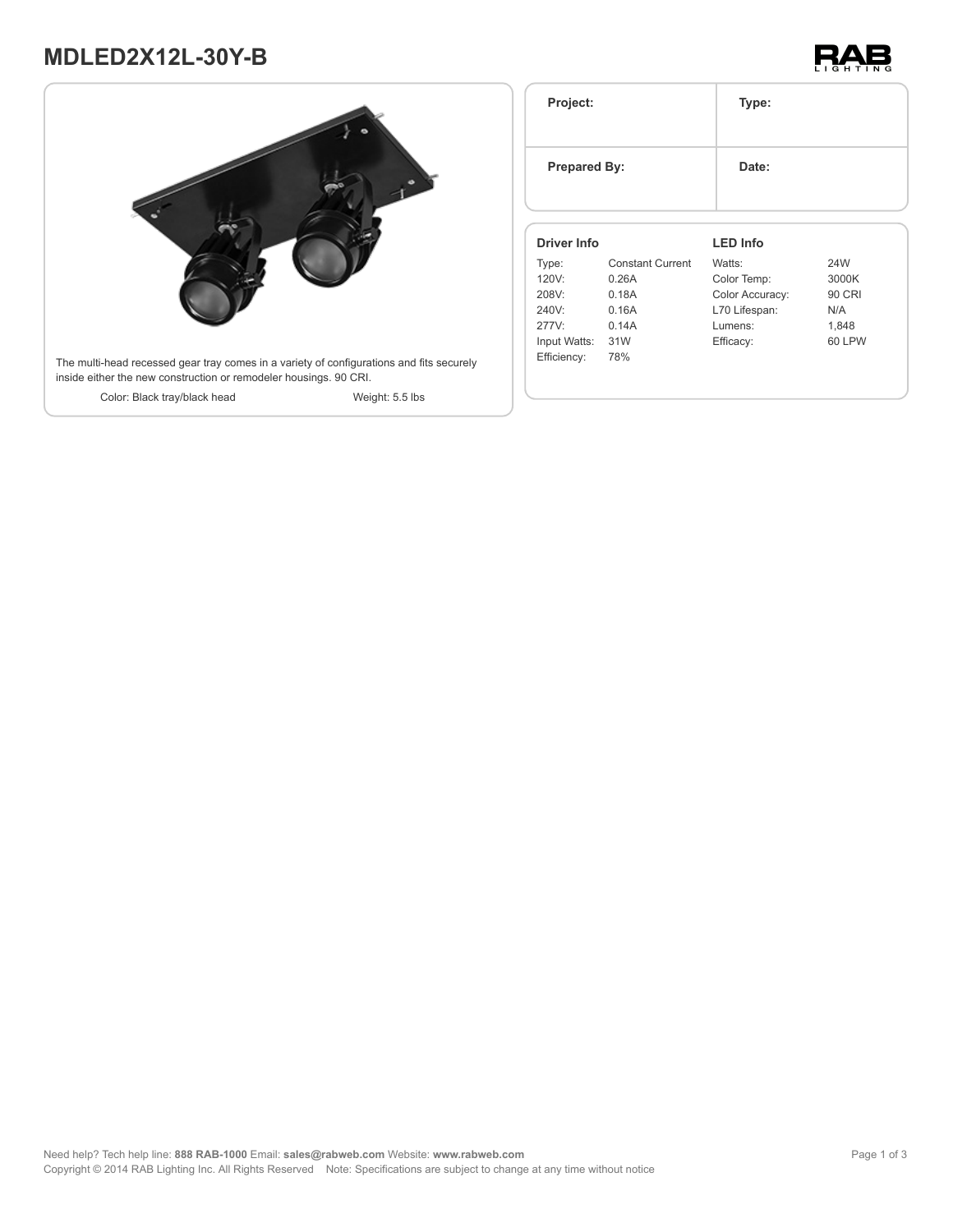### **Technical Specifications**

#### **Listings**

#### **UL Listing:**

Suitable for damp locations

#### **IESNA LM-79 & LM-80 Testing:**

RAB LED luminaries have been tested by an independent laboratory in accordance with IESNA LM-79 and LM-80, and have received the Department of Energy "Lighting Facts" label.

#### **Construction**

#### **IC Rating:**

Suitable for direct contact with insulation

#### **Cold Weather Starting:**

The minimum starting temperature is -32°F/0°C.Ambient Temperature

#### **Lens:**

Nanostructure lens eliminates "hot spots", and provides smooth, uniform light at higher efficiency.

#### **Reflector:**

30°

#### **Finish:**

Our environmentally friendly polyester powder coatings are formulated for high-durability and long-lasting color, and contain no VOC or toxic heavy metals.

#### **Green Technology:**

Mercury and UV free, and RoHS compliant. Polyester powder coat finish formulated without the use of VOC or toxic heavy metals.

#### **Other**

#### **Gear Tray Component:**

This component must be ordered with Remodeler or New Construction housing in order to make a complete fixture.

#### **Brackets:**

Butterfly brackets allow mounting with 1/4 x 1/2" bar stock, C Channel, 1/2" conduit, or nailer bars.

#### **Color Gels:**

MDLED works great with third-party color gels to achieve a dramatic effect or a subtle accent. Plus, cool running LED won't degrade the gels like hot halogen lamps

#### **Tray and Heads:**

Professional-grade, die-cast aluminum construction.

### **California Title 24:**

MDLED2X12L complies with 2013 California Title 24 building and electrical codes as a commercial indoor fixture for general spaces when used with a vacancy sensor and Lutron dimming control. Select a vacancy sensor using catalog number LVS800. Lutron dimmer provided by others.

#### **Warranty:**

RAB warrants that our LED products will be free from defects in materials and workmanship for a period of five (5) years from the date of delivery to the end user, including coverage of light output, color stability, driver performance and fixture finish.

#### **Country of Origin:**

Designed by RAB in New Jersey and assembled in the USA by RAB's IBEW Local 3 workers.

#### **Buy American Act Compliant:**

This product is a COTS item manufactured in the United States, and is compliant with the Buy American Act.

#### **Recovery Act (ARRA) Compliant:**

This product complies with the 52.225-21 "Required Use of American Iron, Steel, and Manufactured Goods-- Buy American Act-- Construction Materials (October 2010).

#### **Trade Agreements Act Compliant:**

This product is a COTS item manufactured in the United States, and is compliant with the Trade Agreements Act.

#### **GSA Schedule:**

Suitable in accordance with FAR Subpart 25.4.

## **Dimming Driver:**

Lutron Hi-Lume Dimming Driver. See compatibility guide

#### **Driver:**

**Electrical**

Provided with Lutron L3DA4U1UKS-HC035 driver, Constant Current, Class 2, 120-277V, 50/60Hz,350mA, 0.7A, Power Factor 90%, THD \_ 20%, Minimum Operating Temp 32° F (0°C).

#### **LED Characteristics**

### **LED:**

High-output, long-life LED with 2 step binning and integrated driver technology.

#### **Color Consistency:**

2-step MacAdam Ellipse binning to achieve consistent fixture-to-fixture color.

#### **Color Stability:**

LED color temperature is warrantied to shift no more than 200K in CCT over a 5 year period.

#### **Color Accuracy:**

90 CRI